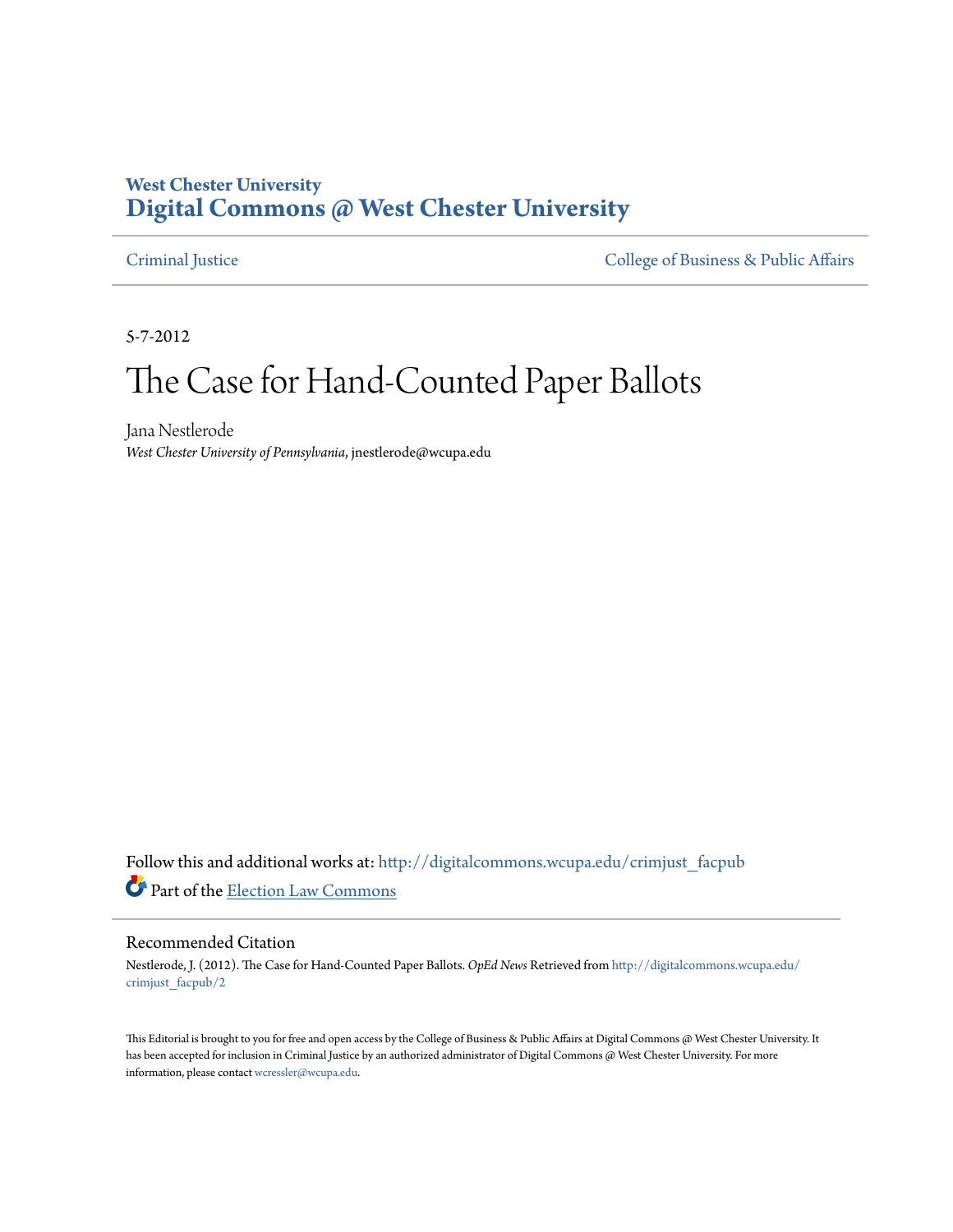#### OpEdNews Op Eds 5/7/2012 at 21:27:00

# The Case for Hand-Counted Paper Ballots

#### By Jana Nestlerode

There is no foolproof system of voting. But in a country that prides itself for "honoring the will of the people", the means of determining the will of the people should be guarded zealously. While our ballots must be cast in secret, the counting of our ballots must be done in public, transparently, in full light and under the watchful and suspicious eyes of voters, candidates and reporters. Ballot counting should never be contracted out to private corporations with ties to political parties, vested interests, and profit motives. Further, counting the ballots via secret software is antithetical to an open and legitimate election.

The gold standard for elections in a healthy democracy is hand-counted paper ballots. In fact, most of the world's democracies use paper ballots. In Canada, a country with a population of over 21 million registered votersand over 50,000 precincts, paper ballots are counted by hand at the precinct level on election night. Normally, the counting is completed within four hours of poll closing. When electronic voting machines were challengedin Pennsylvania, Commonwealth Court Judge Dan Pellegrini stated "the provisions of the Pennsylvania Constitution provide that utilizing paper ballots that are counted manually is the default method of voting and computing votes." There is an excellent reason for this ... it is simply the most reliable system ever devised for secure elections. But there is even more to be said for hand counting paper ballots at the precinct level.

First, hand-counted paper ballots is the system which inspires the greatestvoter confidence. Voters, with good reason, tend to trust their fellow citizens more than machines or private corporations. Ballot counting would take place in a public arena, under the watchful eyes of cameras, candidates, and voters.

Second, this system uniquely builds a sense of community, civic responsibility and participation. In many precincts that use this system, vote counting is witnessed in a spirit of communal democracy. The voters know their pollworkers and provide them with support, encouragement, and even refreshments. It becomes a community event, and creates a true participatory democracy.

Third, the preparation and training of pollworkers is minimal. Pollworkersneed only know how to count. There is no sophisticated training required to learn computer or machine operation and protocols, to address computer problems or anomalies on election day. There is no need to deal with such mundane problems as power surges, mishandling of delicate machines, heat or humidity issues or the scores of problems than can arise on election day when dealing with technology.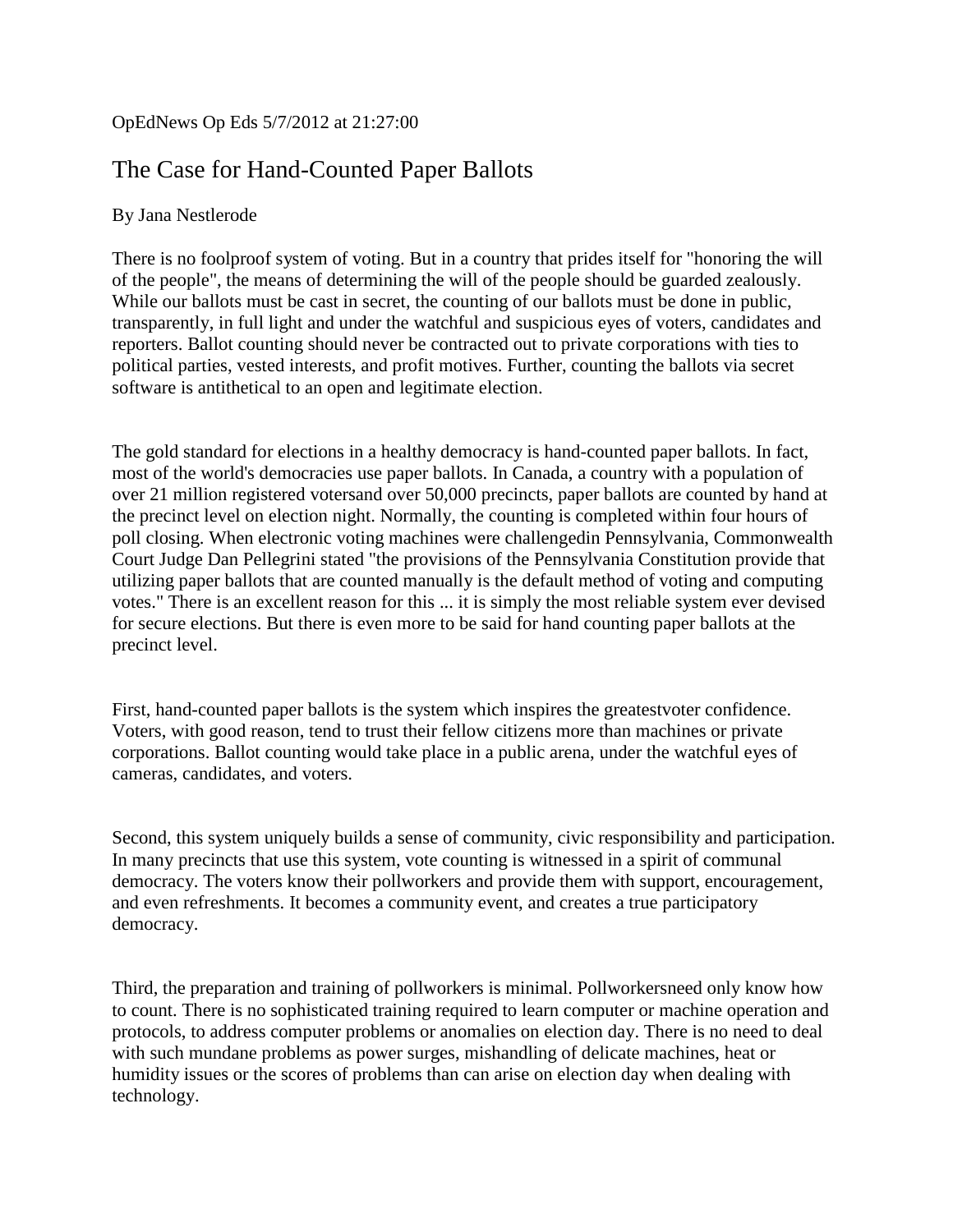- Advertisement -

Fourth, the state/county/precinct is not vendor-dependent. It is not tied to an expensive contract with a vendor who offers only proprietary products, is often the only source of expertise when problems arise, or who simply disappears.

Fifth, the county or precinct can use local businesses to print the ballotseach election cycle. This not only supports local businesses, but adds tothe sense of community and participatory democracy.

Sixth, hiring pollworkers, even at minimum wage, to count ballots on election day results is the productive employment of county residents. Oftentimes our pollworkers are senior citizens who can use the supplemental income and who enjoy being an integral part of a community endeavor. In the alternative, volunteers from the community can be solicited.

(My own suggestion to change to hand-counted paper ballots made to my county Voter Services Commissioner was met with summary rejection. She indicated that it was hard enough to find volunteers to staff the precincts on election day. She further asserted that it would be next to impossible to findenough volunteers to count ballots after the polls had closed. I asked her how she solicited volunteers to work in the precincts on election day, and she responded that she goes to the local Republican and Democratic party leaders to seek help.

In my view, the LAST place to go for election workers is the political parties. Instead, community groups, civic organizations, clubs and religious institutions should be contacted. Public television seeks volunteers from local industry to man phones during fundraising weeks. The same could be done to find ballot counters. The Kiwanis, the Rotary Club, the Masons, churches, synagogues, mosques, community centers, charitable groups all should be solicited to help further the democratic progress. College sororities and fraternities and other university student groups could be solicited. Many colleges are requiring students to include volunteer or civic work as part of their general education curriculum, and this is one way students couldfulfill that requirement. In England, they use bank tellers to count the votes.)

Seventh, hand counting paper ballots is the least expensive of all voting system options. There are no expensive machines to buy, no fragile machinesto protect from heat, humidity or careless handling, no ongoing maintenance issues, no vendor-dependent service issues, no extraordinary transportation costs, no secure storage costs, and fewer security issues.